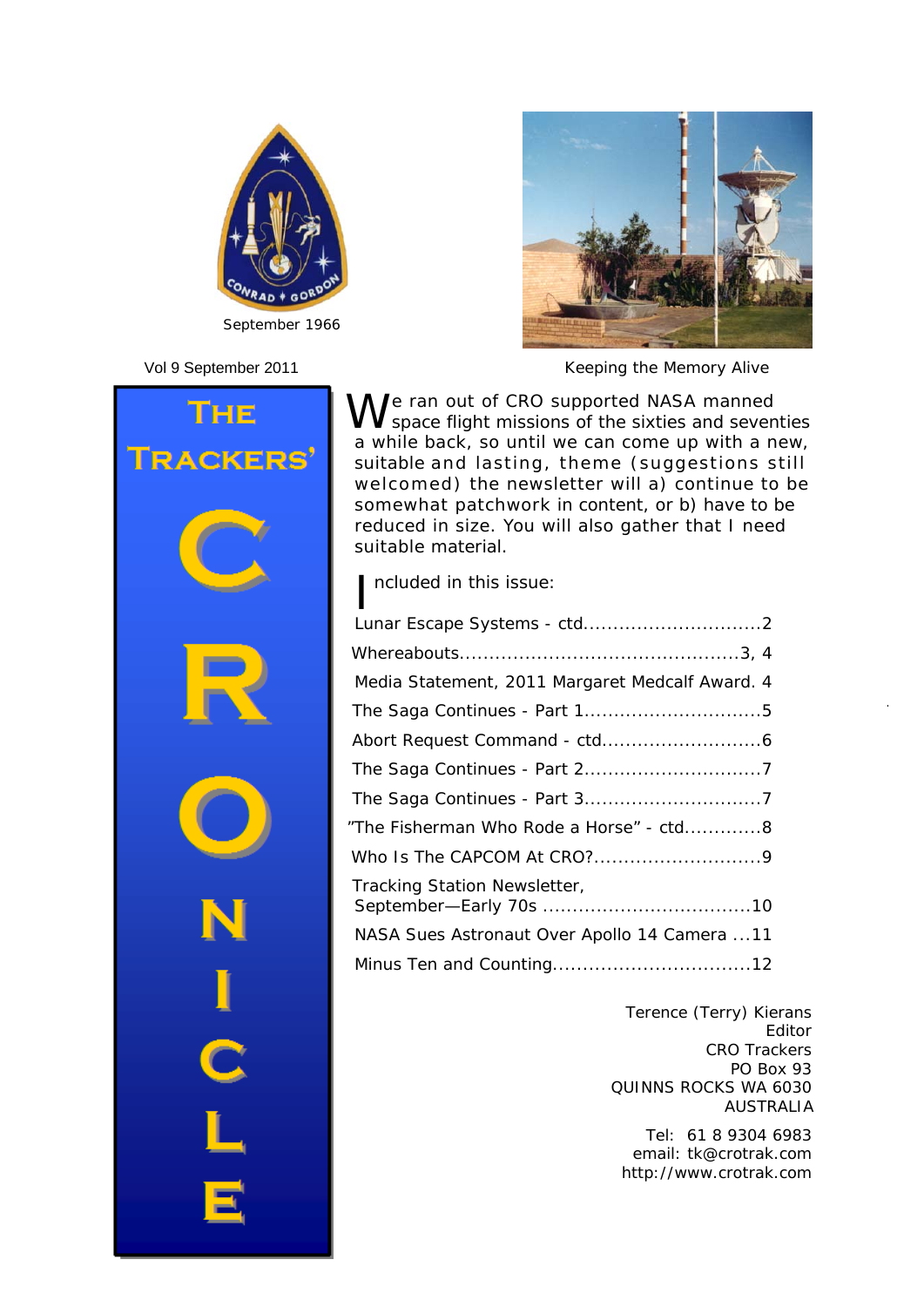#### **Lunar Escape Systems**

#### *From Wikipedia*

#### **Propulsion**

Typical LESS designs used flexible fuel tanks so that it could fold flat for storage. When the LESS was connected to the LEM ascent stage, the flexible tanks would be filled and expand to their full size ready for flight.

Some LESS designs used <sup>a</sup> single engine under the center, but many used multiple engines around the edge, typically based on the Apollo Reaction Control System thrusters used for attitude control on the CSM and LEM. These had <sup>a</sup> thrust of around <sup>a</sup> hundred pounds each, so putting eight thrusters in groups of two at the corners of <sup>a</sup> square gave enough thrust to lift two astronauts to orbit.

Another benefit of the RCS-based designs was that the RCS engines could be fired in bursts as short as ten milliseconds, so instead of complex throttling hardware they could simply be turned on and off to adjust the average thrust over time. They could also be used to provide attitude control by varying the firing rate of different thrusters around the edge of the LESS.

#### **Guidance**

Guidance in typical LESS designs was simple: an 'eight-ball' to show spacecraft attitude, <sup>a</sup> clock to show time since liftoff, and <sup>a</sup> pre-planned pitch program. The Apollo Guidance Computer used as an autopilot for the CSM and LEM had <sup>a</sup> mass of around <sup>a</sup> hundred pounds and consumed <sup>a</sup> significant amount of power, so computer controlled flight was out of the question. This would be one of the



few cases where an astronaut flew a rocket manually all the way to orbit, and with far less instrumentation than normal.

The astronauts would wait until the appropriate liftoff time that would put them into an orbit close to the CSM, then launch. The pilot would

attempt to hold <sup>a</sup> constant heading, and at pre-determined times during the burn he would adjust the pitch to pre-determined angles. This controlled the vertical and horizontal velocity of the LESS and consequently the orbit that it would enter: the engine would be shut down at <sup>a</sup> pre-determined time when they should have reached the correct orbit.

Fortunately, even if the pilot made <sup>a</sup> few errors on the way to space, that was not necessarily fatal. The CSM had <sup>a</sup> fuel reserve, and plans would allow it to change velocity by <sup>a</sup> maximum of around 250 meters per second in order to rendezvous with the LESS after orbit insertion. While that did not allow much change in orbital inclination, the CSM could significantly change orbital altitude to match the LESS. The biggest threat from piloting errors was that the crew would run out of oxygen before the CSM could reach them.

The LESS would be equipped with <sup>a</sup> flashing light and VHF radio beacon to simplify tracking from the CSM. On reaching the rendezvous point the CSM pilot would dock with the LESS using the same docking probe that was used to dock with the LEM, and <sup>a</sup> special attachment on the front of the LESS.

*To be continued*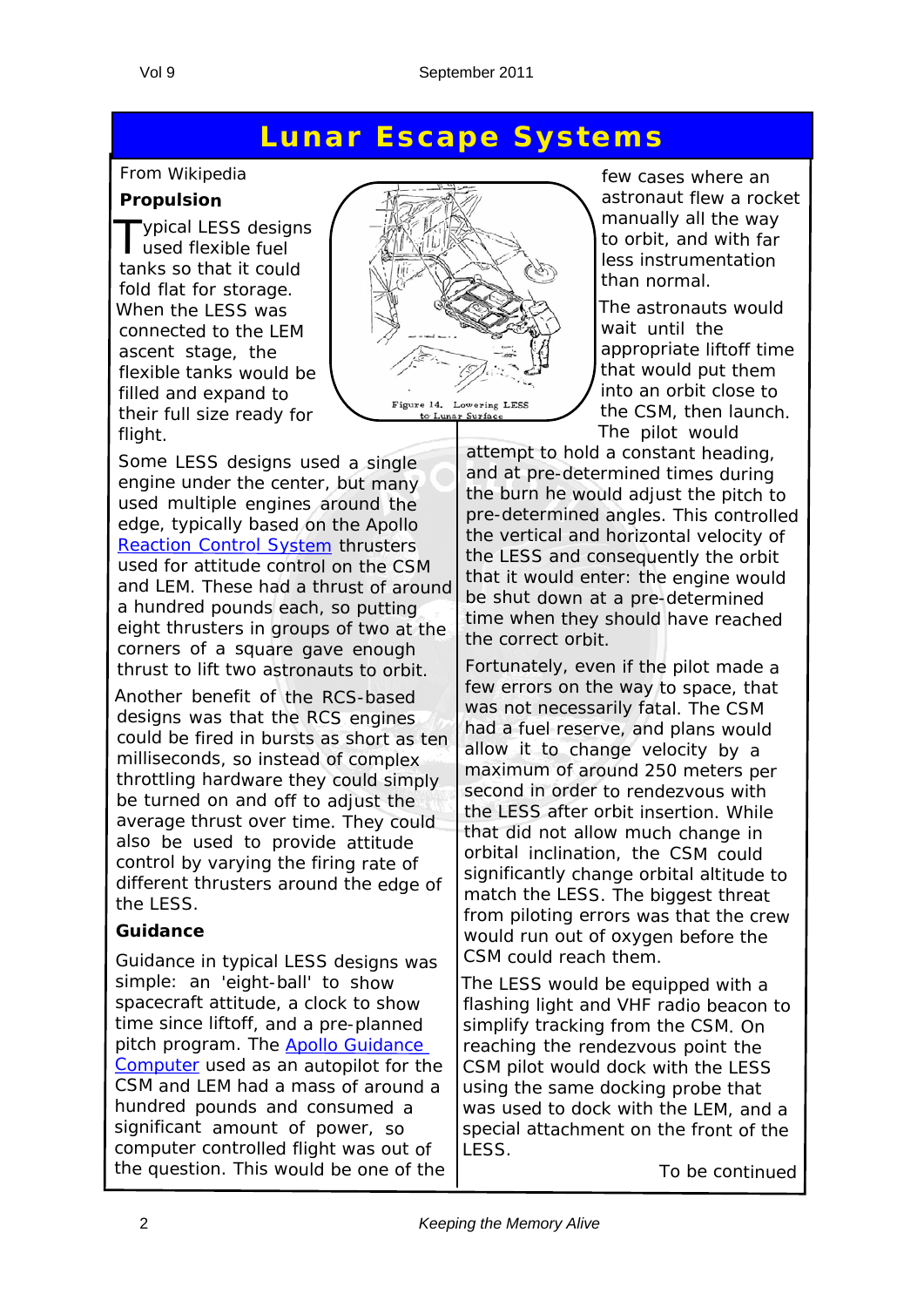#### **Whereabouts**

As a result of Paul Dench supplying his "staffing list", augmented<br>Courtesy Brian Milne, the "Whereabouts" table of those for whom we have no contact details has expanded to more than one page. Thanks to those who have sent updates.

| C Abott                  |                        | Geoff Hammond           |
|--------------------------|------------------------|-------------------------|
| Eric Ainsworth           | Jim Crossland          | <b>R</b> Hanes          |
|                          | Noel Cunningham        |                         |
| Gay Albon                | F Dawes                | Bea Hardman             |
| <b>Bill Arbery</b>       | Peter Dawson           | Peter Hardwicke         |
| Allan Barber             | Peter Del Fante        | <b>Ron Harmes</b>       |
| John (Allan) Barber      | <b>Andrew Dempster</b> | Anne Harvey (Brookes)   |
| <b>Matt Barber</b>       | Jean DeVis             | D Hatch                 |
| Keith Barnard            | Marilyn Dick           | Gail Heileman           |
| <b>Barrow</b>            | <b>Olive Dick</b>      | <b>Stan Hills</b>       |
| Deidre Beaumont          | Phil Dickinson         | <b>Ernie Hindley</b>    |
| <b>Elizabeth Beckett</b> | Neville Dippell        | Dave Hine               |
| Beveridge                | Cheryl?Dixon           |                         |
| <b>Michael Billings</b>  | L Donkin               | A Holgate               |
| Denis Black              | John Draper            | Phyllis Hook (Watson)   |
| G Bond                   | <b>Mike Dresser</b>    | J Hopkins               |
| S Boyce                  | <b>Bruce Duff</b>      | Vivienne Lawer (Hopper) |
| <b>Bill Boyle</b>        | I Dunleavy             | Ted Hopper              |
| <b>B</b> Bradley         | <b>Bob Dwyer</b>       | Deidre Howard           |
| Phil Brindley            | Dave Elliot            | <b>B</b> Hughes         |
| Hans Britz               | J Erickson             | <b>B</b> Hunter         |
| Dave Brooks              | Ross Eyre              | D Hutchins              |
| Charlie Brown            |                        | Ian Jones               |
| T.F.A Brown              | Ian Few                | S ??? Judd              |
| W Brown                  | Ian Findlay            | Vera Kastropil          |
| J Burdett                | <b>G</b> Francis       | <b>John Keane</b>       |
| R Burdett                | <b>Ben Franklin</b>    | Mike Keen               |
| <b>Martin Burgess</b>    | David Froom            | Jim Keenan              |
| <b>Robert Burns</b>      | Don Frost              | John Kelman             |
| Joe Cabone               | Jamie Gardiner         | Joy King                |
| <b>Joy Cameron</b>       | L Gardner              | M King                  |
| Geoff Cardwell           | S Garner               | L King                  |
| G Carrick                | C George               | Roy Kjellgren           |
| <b>Brian Clarke</b>      | Joe George             | Gloria Klarie           |
| <b>Brian Clifford</b>    | J Gerschwitz           | Peter Kloppenburg       |
| Keith Clifton-James      | G Goodlace             | Henry Larsen            |
| Barbara Cobcroft         | L Gore                 | Russ Leighton           |
| <b>Bill Comstock</b>     | Lyn Grant              | G Linney                |
| ?? Coombs                | Claude Granville       | F Lippett               |
| <b>Ron Cottis</b>        | <b>Bob Halse</b>       | Alex Liu                |

*The quest continues; the list never seems to get very much shorter.*

*I have been given information concerning the possible whereabouts of a few of these, but so far have not been successful in obtaining, or confirming, details. The Reunion Dinner brought out some missing persons, but there are also a few who do not wish to be contacted.*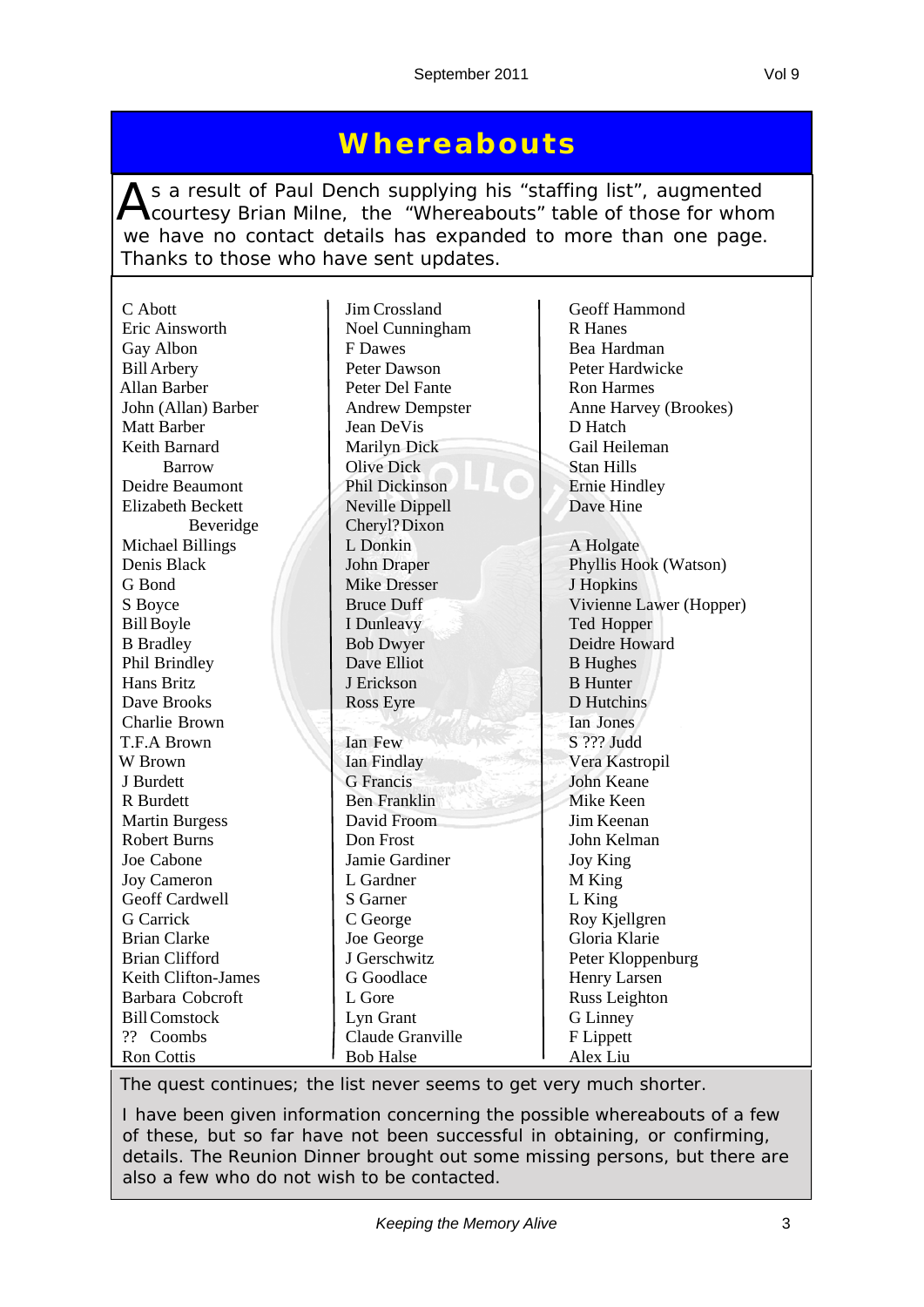#### **Whereabouts ctd.**

Mike Pender P Sims Ray Zatorski Wendy Petersen

Gloria Lyon-Roberts Don Pettitt Ray Skender Ross MacDonald T Phillips George Small John Mahaffey Diane Pitman (Housley) Lyn Smart (Willis) Peter Maine John Platten J Smith Roy Mallinson Gerry Plummer Mary Smith<br>
Rob Marr D Powell D Powell P Smith Bob Marr  $\vert$  D Powell  $\vert$  P Smith Keith Mathieson M.J.K Power Roger Smith Alec Matthews Wendy Puccinelli Bill Smythe K McCarson **Lorna Quinn** Hazel Snook (Howse) Ian McDonald Roger Ramsden Dave Standbury S McDonald A Rees John Stanton Frank McGregor  $\vert$  Dave Rendell Alex Stevenson Eileen McLaughlan | Frank Rice | Barbara Stephenson (Vernon) Don McLellan Doug Richards Barbara Teahan Nola Meiklejohn (O'Byrne) D Richardson Barbara Teasdale R Miller Harry Richmond Des Terrill Bill Mills Ralp Richmond Alan Thomas Ray Mills Dave Rickards Christine Thomas Marilyn Milner (Gobby) G Riley Howard Thomas John Mogg Brian Robinson Don Thompson Sharon Morgan (Todd) Lynne Rosser Jack Thompson J Murray Thompson (Nolan) Ted Rosser Patsy Thompson (Nolan) Dennis Naylor Lindsay Sage Larry Tomkins Gloria Neal Stewart Sands Frank Toomey Ellie Nichols Ron Sargeant Mike Travell K Elton Nickerson Russell Schwarzer Norma Turner Graham Nielsen Bob Scott Ernst Uhl John Noble Michael Scott-Malcolm TonyVingerhoets ? O'Brien Lorraine Scott-Malcolm (Erlandsen) Dave Walker Joan Oats **Dorcas Sefton-Bellion** Mrs B Ward W Oliver Change Sefton-Bellion Tom Ward Denis Owens D Selby N Wardle John Paddon Ron Shand A Watermeyer ??? Mrs Parkinson Fred Sharland Irene West John Parkinson **E** Sharples Bernie Wilbourne Alan Paterson ? Sheehan Garnet Wilmott ? Paull Jeff Shuttleworth Brian Wilson

#### **Media Statement**

#### **2011 Margaret Medcalf Award**

Paul Dench and Alison Gregg were commended for their book Carnarvon and Apollo: one giant leap for a small Australian town, a lively exploration of Carnarvon's critical role in support of NASA space missions, published by Rosenberg Publishing. Mr Dench was the first engineer recruited to work at the station, eventually becoming station manager and Ms Gregg was a newspaper reporter and wife of one of the station's technicians.

This year's award judges were The University of Western Australia Associate Professor Andrea Gaynor, State Records Commissioner Justine McDermott, and State Archivist and Executive Director of the State Records Office Cathrin Cassarchis.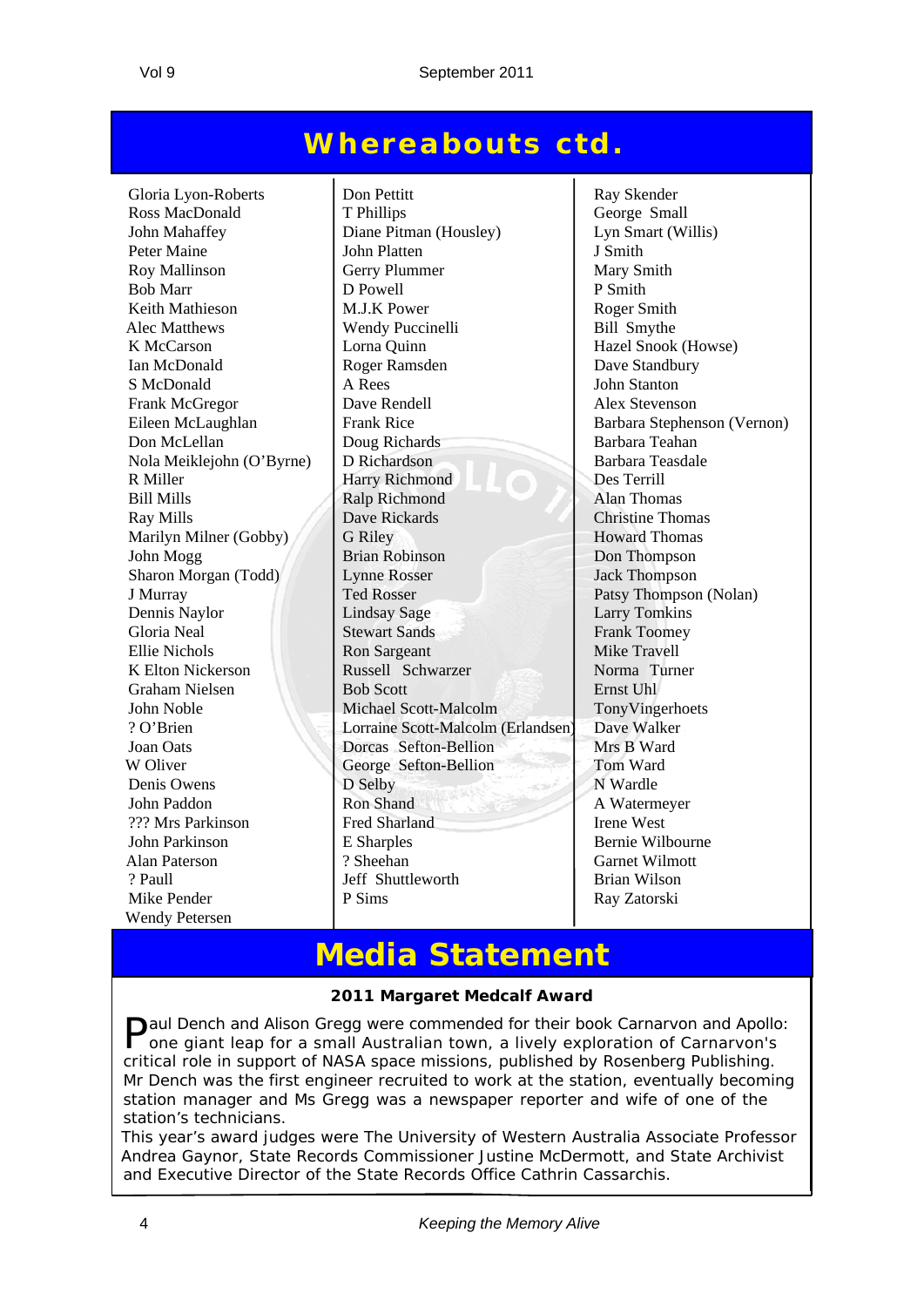## **The Saga Continues - Part 1**

*From Phil Youd Director Hits Radio Pty Ltd 29 June 2011 10:40 AM*

I attended the Carnarvon Shire<br>I meeting yesterday to hear about attended the Carnarvon Shire the OTC site audit. The outcome was at best 1 step forward (for the dish), but no joy as yet to our museum. The Shire had split the audit into two main parts. 1: The dish, 2: Support Buildings. There are structural and electrical reports/quotes for both.

The outcome that was adopted was to: 1)"proceed to undertake remedial works for the OTC Parabolic Dish, based on the assessment in the report. Using unspent funding of \$100,000 in the 2010/11 budget to be reallocated by the Gascoyne Development Commission.

Allocating in the 2011/12 budget an amount of \$133,000 (which includes the GDC \$100,000)"

2) "Inform the OTC Museum Working Group (that would be us - *Carnarvon Space and Technology Museum Inc*) it is prepared to entertain discussions on the future establishment of a Museum/Interpretive Centre in the main operations building."

Councillor Eddy Smith threw a bit of a spanner in the works, saying "this should go back to his OTC site committee and that the OTC site Master Plan should be adopted before any repairs are made". It was however agreed by the Shire Councillors that the money needed to be allocated in the next Shire budget for fear of losing the current GDC funding. He agreed to this, but the whole thing has been put back

to his committee to be discussed further.

I tend to agree with Eddy that a plan should be adopted, however the estimated cost of the current 'Master Plan" is somewhat excessive and scary to the other councillors, which is the main stumbling block. I have just spoken with Eddy on the phone, reiterating our position. He is going to try to get a meeting up next week with his committee.

I have a meeting scheduled this afternoon with Ian D'Arcy who is the *Shire of Carnarvon - Development Services Manager* and author of the recommendations of the OTC site audit. I met with Ian on site a few months ago so I think he understands our position and wishes. Hopefully he may be able to guide me further. The estimated costs of bringing the main operations building up to spec for public use in the audit is \$187,000. I believe a bit excessive as well. One item is "Exit signs that are clearly visible and illuminated are to be placed on each and every compliant Exit door" = \$10,064.00. I think a bit over the top. Don't you?

What I have been trying to do is get the Shire to give our group - *Carnarvon Space and Technology Museum Inc*, permission to use the main admin building at the OTC site for a museum & interpretive centre. Once this has happened, we can then apply for funding in our own right and start moving forward, working closely with the Shire and GDC.

I'll keep you posted.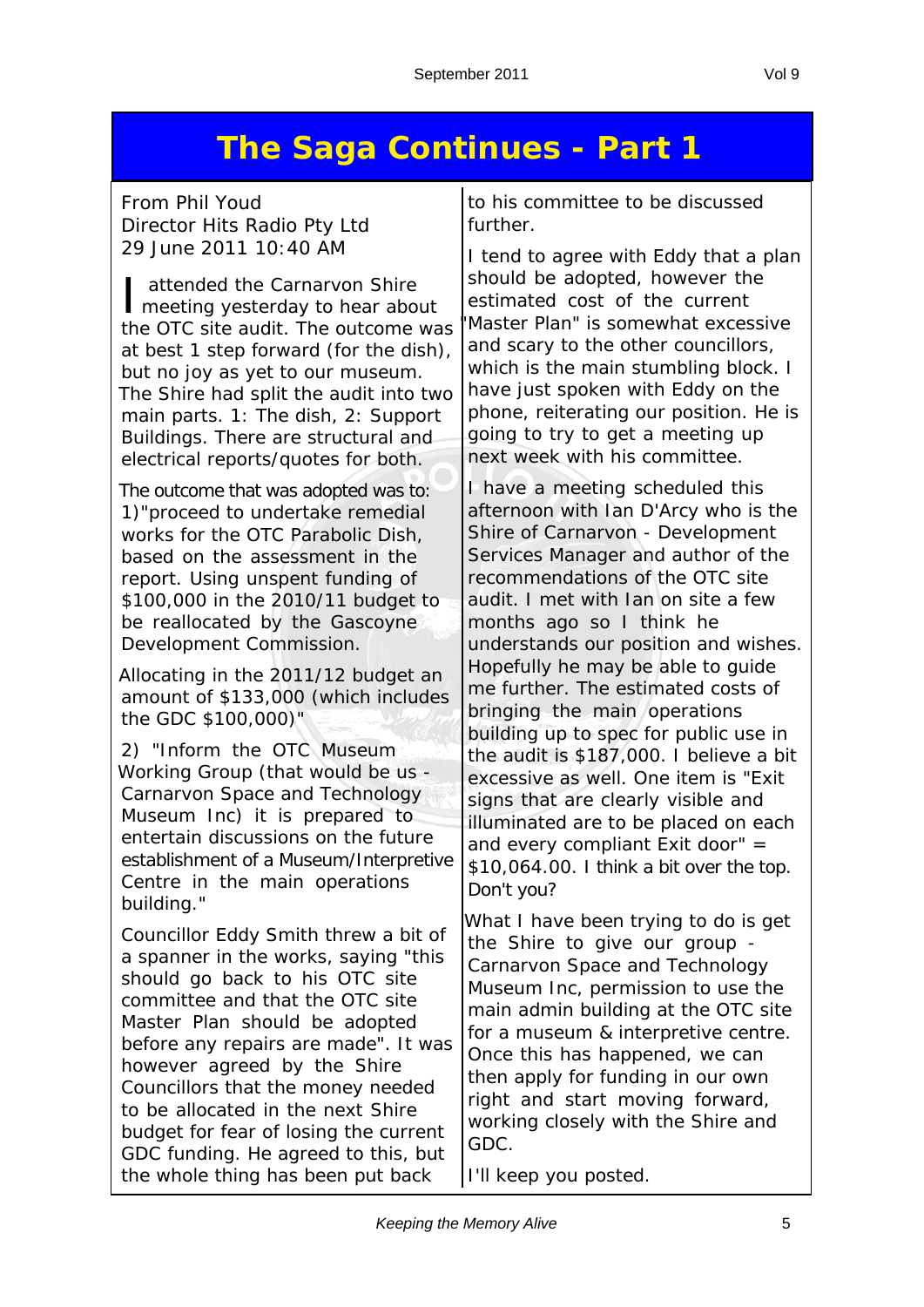#### **Abort Request Command**

#### *From Wayne Hale's Blog* http://waynehale.wordpress.com/

The hardware Abort Switch had a nasty habit of sticking on and flooding the command buffer with "Abort A" or "Abort B" commands unless the switch was allowed to pop freely back to the neutral position. If the Abort Switch got stuck in this continuous command mode, no other commands could be sent to the shuttle and the Ground Control officer's back room had to do computer terminal magic work to make it go away – remember, those were the days of main frame computers and ordinary mortals – or even the Flight Director – were not allowed to touch a computer terminal.

Funny thing, all this effort was merely to illuminate a light on the Shuttle Commander's dashboard. The entire sequence sent a series of "Abort Request Commands" which really did very little. But we paid a lot of attention to the sequence. When properly initiated the Abort Switch first sent three times the single stage "Abort Request A Command" which, once received onboard, was routed from the radio equipment to the General Purpose Computers to a Multiplexer/Demultiplexer to one of the Annunciator Control Assembly electronics to light one bulb of the Commander's abort light. The second actuation sent the "B" command out three times through the same radio equipment to the GPCs then to a redundant MDM and ACA to light the redundant bulb in the Commander's abort light. The Shuttle Commander, after having the confirming cue as described in the flight rule above, then moves the rotary abort switch from its "off" position to the desired abort mode (RTLS, TAL, ATO, or AOA) and punches the Abort push button indicator (which the abort commands have illuminated), and then the computer software modes to the desired abort mode and away you go. Whew. Go back and read that

slowly. All of that, just to avoid making a mistake. Does it sound overly complex to you?

When we moved to the "new" control center in the mid 90's, the builders wanted to eliminate the abort switch and just have the Flight Director send the abort commands by mouse click on the computer screen in front of him. The Flight Director office rebelled against this affront to tradition and demanded a dedicated PBI on the console to send the abort command. Probably the only PBI in the "new" control center is the Flight Director's Abort button. Which doesn't do anything but light a light in front of the spacecraft commander. But don't worry; it has complex and convoluted software to control it!

During multitudinous simulations in both the old and new control centers, I have had the opportunity to send the abort command to the crew in the shuttle mission simulator probably a thousand times. The only Flight Director to have a reason to send the abort request command in real flight was Orion Flight, Flight Director #21, Cleon Lacefield, on STS-51-F in 1985. The Center SSME was erroneously shut down early by bad instrumentation resulting in an Abort To Orbit (which is principally a dump of fuel from the Orbital Maneuvering System). STS-51-F made it to orbit, and the mission was accomplished completely successfully albeit at a lower than planned orbital altitude. There is an apocryphal story that Cleon was so busy with the ascent that he neglected to send the Abort Request Command. I don't know if that is true, I need to ask Cleon. In any event, Orion Flight is the only American Flight Director to declare an ascent abort in history of American manned spaceflight.

All of that is background to my real story for the day.

*To be continued*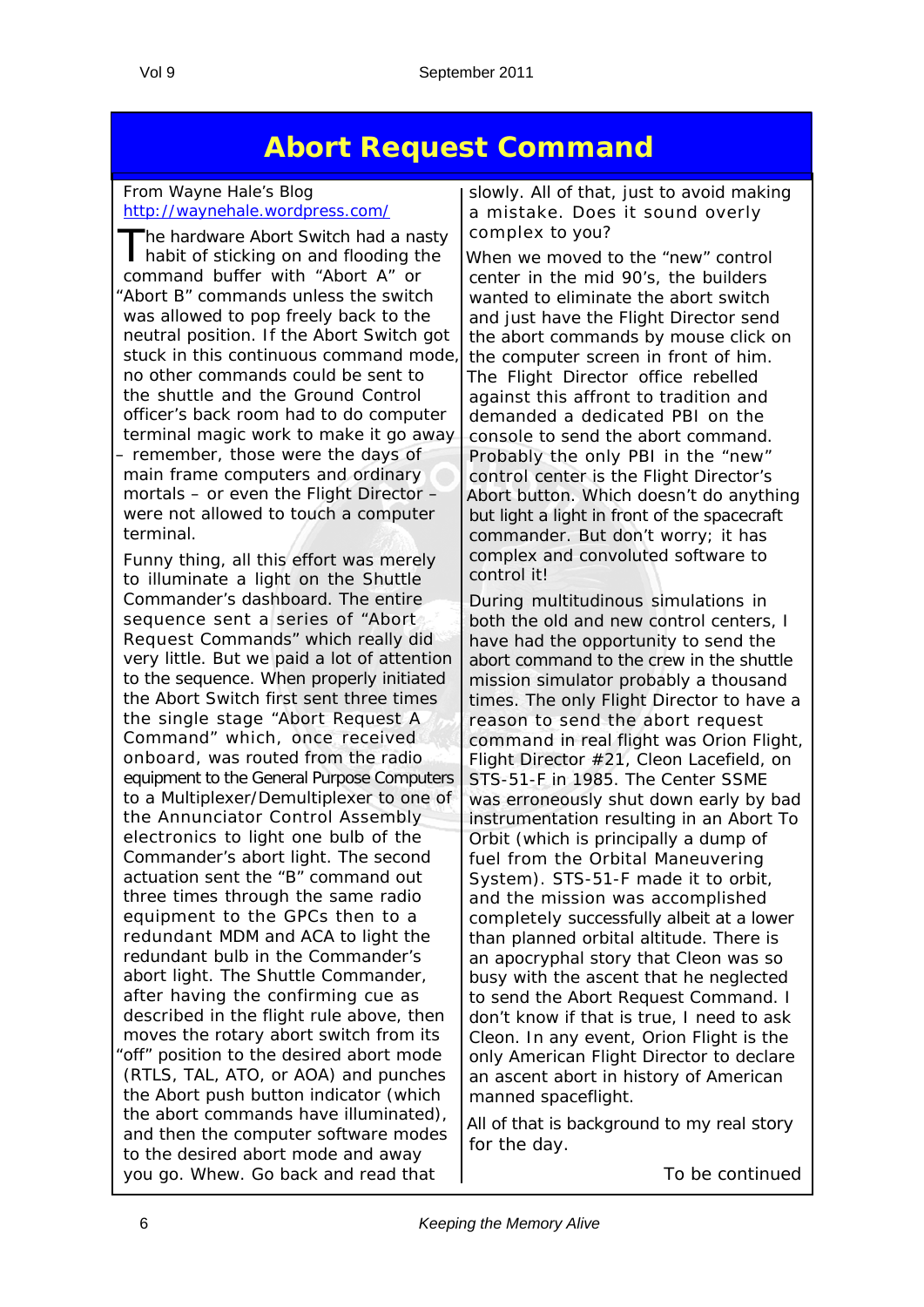### **The Saga Continues - Part 2**

*From Phil Youd Director Hits Radio Pty Ltd 29 June 2011 4:29 PM*

I've just finished my meeting with lan D'Arcy from the Shire of 've just finished my meeting with Carnarvon. The meeting went quite well. I queried the building audit costs and suggested that our group could achieve the same results for a much cheaper price.

I had spoken with the local Mitre 10 store owner this afternoon regarding constructing a "firewall" as per the audit, and the costs that he's talking don't add up to anywhere (near) the \$34,985 in the audit. I also spoke with a local air conditioning mechanic regarding removal of an air conditioner and again he said it wouldn't cost anywhere near the \$21,390 as per the audit.

He has informed me that a meeting is going to be called for later next week of the Shire's OTC committee. I will be receiving an invitation. So I may come back up here for that.

Yet another \$1,000 for an air fare!! This committee consists of 2 councillors, a member of the GDC & 3 Shire staff. My intention is to either go to the meeting next week in person, or be on the phone. They will be discussing the *OTC Master Plan*, which the museum is part of.

Depending on the outcome of next week's meeting, I would like to write to the Shire and officially apply for a peppercorn lease of the building and assistance in kind for funding applications etc. Does anyone have any thoughts or concerns?

I imagine I would then need to be available for the Shire meeting on July 26. If this is the case, who would like to attend as well to provide support?

Once we get the OK from Shire we can then apply for funding ourselves and finally get under way.

As always, your questions or comments are welcomed.

## **The Saga Continues - Part 3**

| <b>From Phil Youd</b><br>Director Hits Radio Pty Ltd<br>14 July 2011 4:34 PM                                                                                      | allows an avenue for funding. The<br>revised plan will also encourage our<br>group to start and operate a museum<br>and interpretive centre possibly on a<br>peppercorn lease. |
|-------------------------------------------------------------------------------------------------------------------------------------------------------------------|--------------------------------------------------------------------------------------------------------------------------------------------------------------------------------|
| ve just come out of the "OTC Working"<br>Group" meeting which I must say<br>went quite well. Far better than I expected.                                          | I advised the members of this group<br>that our organisation will be using the<br>Master Plan as a guide as there are                                                          |
| The Shires current "Master Plan" is to be<br>cut back to become a workable plan<br>that should then be adopted by the<br>Shire. All the acquiring of land and all | many good points within it, but not all<br>are feasible. The two Shire councillors<br>and CEO said to me, "keep working on                                                     |
| the fluff will be amended/deleted. It is<br>to be re-written by Ian D'Arcy from the<br>Shire with instructions from Maurice                                       | what we're doing". How long will this<br>take? Won't be years, but more likely a<br>few months or so.                                                                          |
| Battilana the CEO. It is important to<br>get a plan approved by the Shire as it                                                                                   | So I think we're actually moving forward.                                                                                                                                      |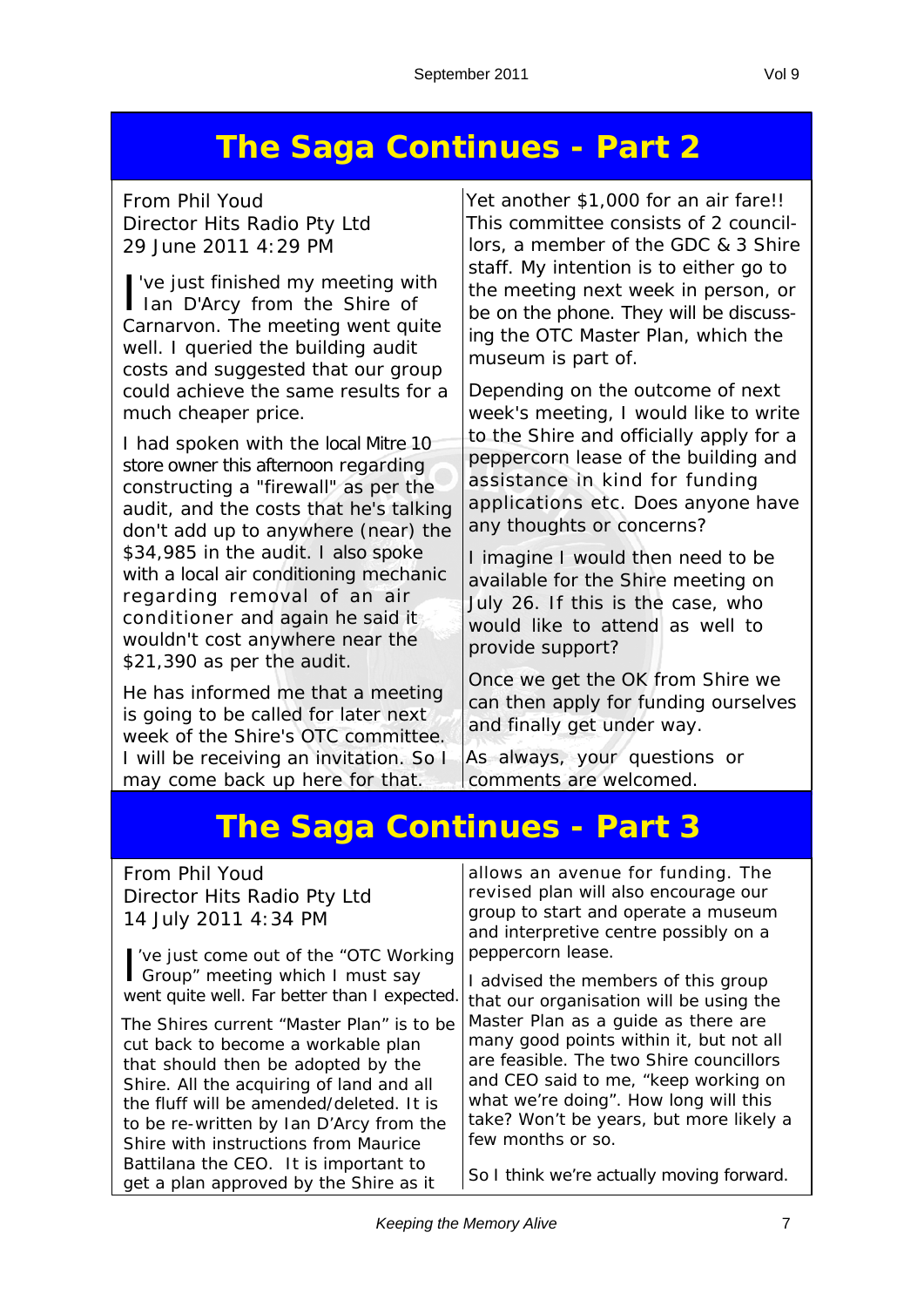### **The Fisherman Who Rode a Horse**

*Continuation of an extract from the autobiography of Ken Watters.*

His point was really bought home two days later when the river dropped. The racing water had scoured a hole twenty feet deep on the downstream side of the causeway, if the railing had let go I would have been very lucky to survive.

In March a new girl started as an equipment operator on Viv Batty's shift, it was Judy Piper my future wife. I lost all confidence in myself whenever she was around and wished that I had more experience asking girls out in Perth. I was sure my Shark Bay approach would be far too unsophisticated and it took me ages to work up the courage to ask her out. We met nearly every day on changes of shift. She would drive into Carnarvon to pick me and the rest of my shift up for work and I would drive her and her shift home. I would make a point of picking Judy up first so she would sit next to me on the front bench seat of the Falcon. Judy was going steady with another guy in town so I just had to bide my time.

Mum and Dad moved to Carnarvon with my three brothers and bought Dad's 28 foot caravan up to live in. They settled out at Nor West Whaling where Dad had a job as jetty master and Bub got a job as trainee factory hand in the prawn processing room. John got a job as postal clerk at the Carnarvon Post Office. I was so intrigued with my job at the Tracking Station that I decided to postpone my return to the boats. I continued to try to understand what all the equipment at the Tracking Station was doing and one night I was on the early morning shift when things were pretty quiet and I was by myself in the Transmitter Van. I was playing with a slotted wave guide trying to measure the wave length of the s-band signal that we sent to the satellites when the Station Director, Mr. Louis Wainwright, climbed up the steps into the Van.

"Good morning, and what are you up to there?" he asked.

"Good morning Mr Wainwright, I'm measuring the wave length of our transmitter signal."

"You're Ken Watters aren't you?" he asked.

"Yes Mr Wainwright, I'm the technical assistant on Max's shift."

"And what results do you have from your measurements?"

"Well to be honest they are not what they should be, I keep getting a measurement longer than what it should be."

"What makes you think it is wrong?"

"Well I know the frequency of the signal and I know the speed of light so I can work out what it should be in theory but I keep getting the same reading that tells me the signal is either travelling down the wave guide faster than the speed of light which I know cannot be the case or the frequency of our signal is not what it should be."

"Let me help you", Mr Wainwright said as he stepped in alongside me.

We worked together for half an hour and confirmed the readings that I had been getting.

"This is strange, Ken, you will have to leave it with me and I will try to find out what is happening."

*To be continued*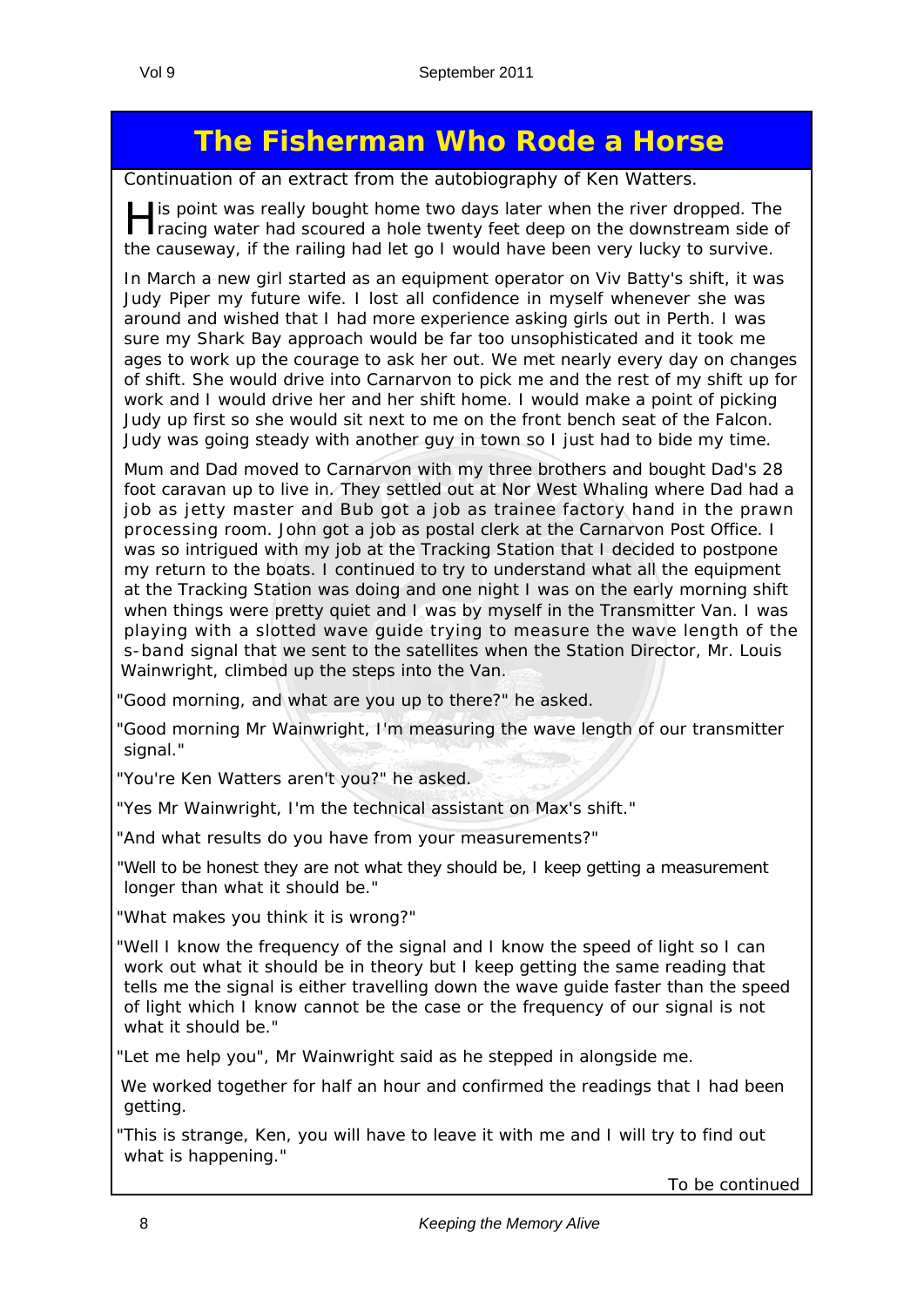## **Letters to the Editor**

#### i Terry,

I enjoyed the story of the Landie being caught in the surprising rise of the river. It brought back memories of two of us taking a swim in the early days after the river came down. Initially, wary of getting swept by the current, we could only stand knee deep in the silty fast-flowing river. After getting out of the water one was quickly dried by the sun, and covered by a very fine dust that felt like talcum powder. It was a contrast to picnicking on the dry river bed a few weeks earlier, but that was another story. KB

\_\_\_\_\_\_\_\_\_\_\_\_\_\_\_

Thanks for that info TK.

21 July 1969, Apollo 11 lunar landing.

Working at STADAN and took a tape up to T&C when the "lights and alarm" went off. OMG – I was stuck there. How privileged was I?????

Ended up in the control room – watching the landing on the moon on the monitors with Colin Foster and crew.

LG aka TB

## **Who Is The CAPCOM At CRO?**



"*I have been informed by an old ex GSFC friend Bill Pheiffer, that Dan Hunter ex FOD passed away in Boston July 22. Dan was my first boss at JSC and he was responsible for building the Remote Site CAPCOM group and the building of the remote sites to support Gemini. Dan is also famous? for being the other CAPCOM in the Gemini 3 incident, Who is the CAPCOM at CRO, with Pete Conrad? He later transferred to GSFC, and was the* 



 Dan Hunter *Photo* Dutch von Ehrenfried *Station Manager at Madrid and worked in the TDRSS program office.*" — Ed Fendell

Pete Conrad

*Photo* www.spacefacts.de

"*My memory remembers in GTIII Pete Conrad was the Capcom, but there was a ding dong battle between Pete and the Flight Team Leader Danny Hunter who was in charge and who was going to sit on the console and speak to the spacecraft, and Pete won.*

*I remember the battle at our end with Hunter and Conrad requesting private lines back to the States. We didn't know which one was the boss, as they both tried to run the mission at the beginning. To my surprise Gene Kranz used four pages in his book 'Failure is not an Option' pages 127-130) to graphically describe the incident from Houston's side.*

*It began with Chris Kraft and Deke Slayton having an argument - Kranz had put Hunter in charge, and Slayton had put Conrad in charge. Hunter told Kranz that Conrad wouldn't know an Acquisition Aid if it fell on him. It ended with the astronauts and controllers divided into* 

*separate angry groups.*" — Hamish Lindsay

"*I remember it all very well as I was the person probably most affected by the conflict. I was constantly having to change the configuration of the CapCom console from the common network configuration as required by Danny Hunter to a very different configuration required by Pete Conrad. I was a nervous wreck until Lew Wainright promised he was sorting it out with Mission Control. The story covers about 2 pages in our book."* — Paul Dench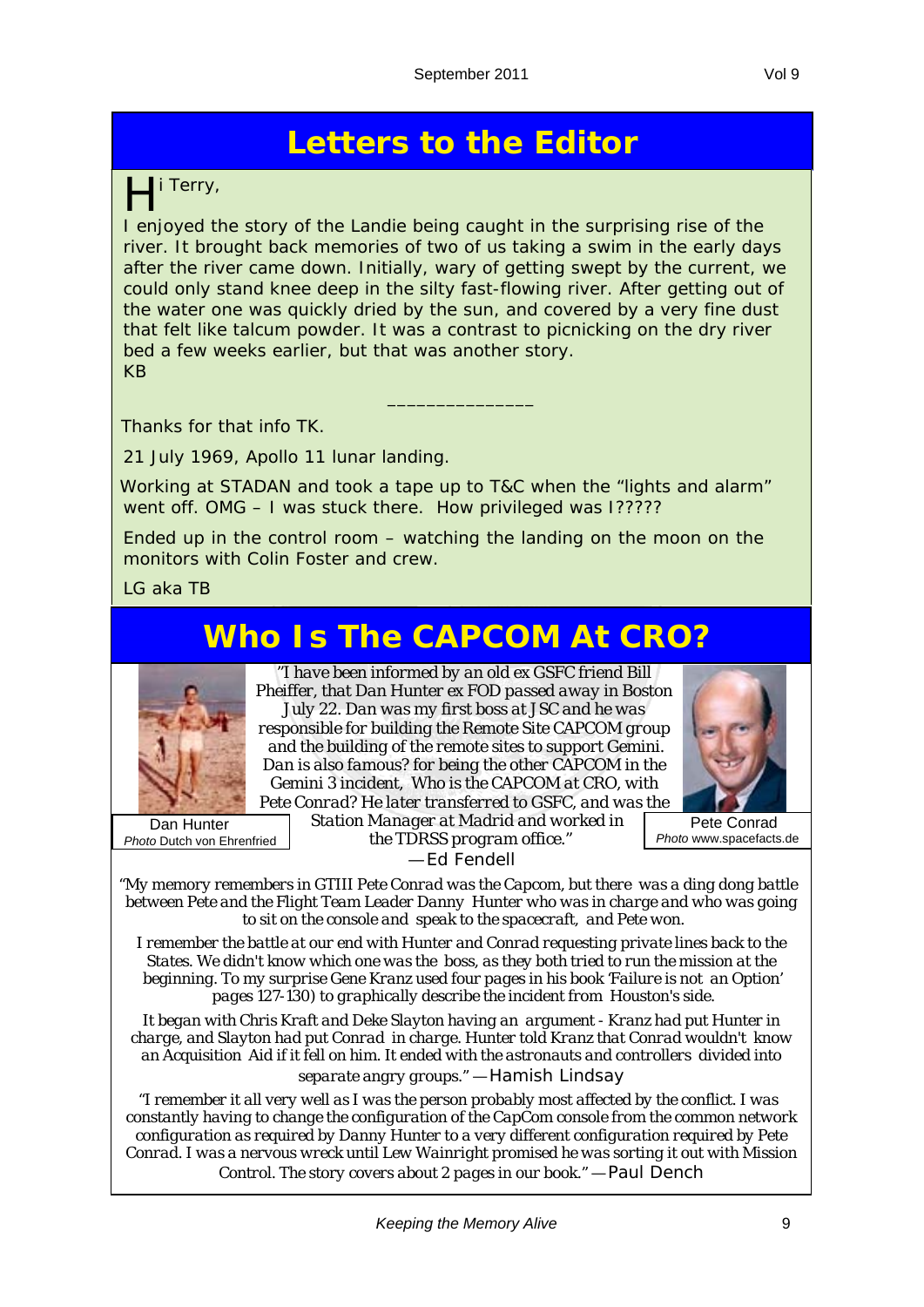#### **Social Club News September — Early Seventies**

Meanwhile, back behind the bar(s), what have we in this mini edition? More scintillating SF from the great Harold Smith, a traveller's tale from Roger Williams (late of USB, recipes from the house of Bev, sundry odes and oddities and a new \$4,000 crossword competition –well we've got to do something with the money before the shop shuts. Not so mini perhaps, but the New Year edition will be if you don't respond to the challenge. In case you need more encouragement, here are a few ideas, looselyand quite unconsciously –linked with a few names.

| How to Get Out of a Port UnitG. Armstrong                                                                             |  |
|-----------------------------------------------------------------------------------------------------------------------|--|
| How to Label Your SuitcaseR. Ashford                                                                                  |  |
| There Was a Young Man of Carnarvon V. Batty                                                                           |  |
| The Secret Lives of Wilson TuckeyC. Bennett                                                                           |  |
| A Perfect Bidding SystemD. Black                                                                                      |  |
| Breeding Crocodiles in a Small GardenW. Brennan                                                                       |  |
|                                                                                                                       |  |
| My Intentions are HonourableA. Brooke                                                                                 |  |
| Ignorance is Not BlissB. Byrne                                                                                        |  |
| House Maintenance and RepairT. Cates                                                                                  |  |
| The Population Explosion W. (J?) Chandler                                                                             |  |
| Minding Ones Own 'BusinessJ. Cleary                                                                                   |  |
|                                                                                                                       |  |
| Tapestry for BeginnersE.Crimmins                                                                                      |  |
|                                                                                                                       |  |
| Teach Yourself MusicR. Davies                                                                                         |  |
|                                                                                                                       |  |
| Why I Stopped Voting for WallaceA. DeRamus                                                                            |  |
| How to Catch Fish Without MaxJ. Findlay                                                                               |  |
| Tying Your FliesM. Garth                                                                                              |  |
| The World Problem SolvedE. Cook                                                                                       |  |
|                                                                                                                       |  |
| American WomenR. Gilbert                                                                                              |  |
|                                                                                                                       |  |
| The Language of DiplomacyG. Glover                                                                                    |  |
|                                                                                                                       |  |
| Maintenance of the BicycleB. Gray                                                                                     |  |
|                                                                                                                       |  |
| Does Tony Green Exist?R. Halse                                                                                        |  |
|                                                                                                                       |  |
|                                                                                                                       |  |
| Cohabitation in CaravansM. Henderson                                                                                  |  |
| Jesus Wants Me for a SunbeamD. Hine                                                                                   |  |
| Skin Tracking at Lunar RangeR. Hocking                                                                                |  |
|                                                                                                                       |  |
|                                                                                                                       |  |
|                                                                                                                       |  |
| Breakfast in a VolkswagenA. Irvine                                                                                    |  |
| Why the Headingley Test was FairD. Judd                                                                               |  |
|                                                                                                                       |  |
| <b>Contract Contract Contract Contract Contract Contract Contract Contract Contract Contract Contract Contract Co</b> |  |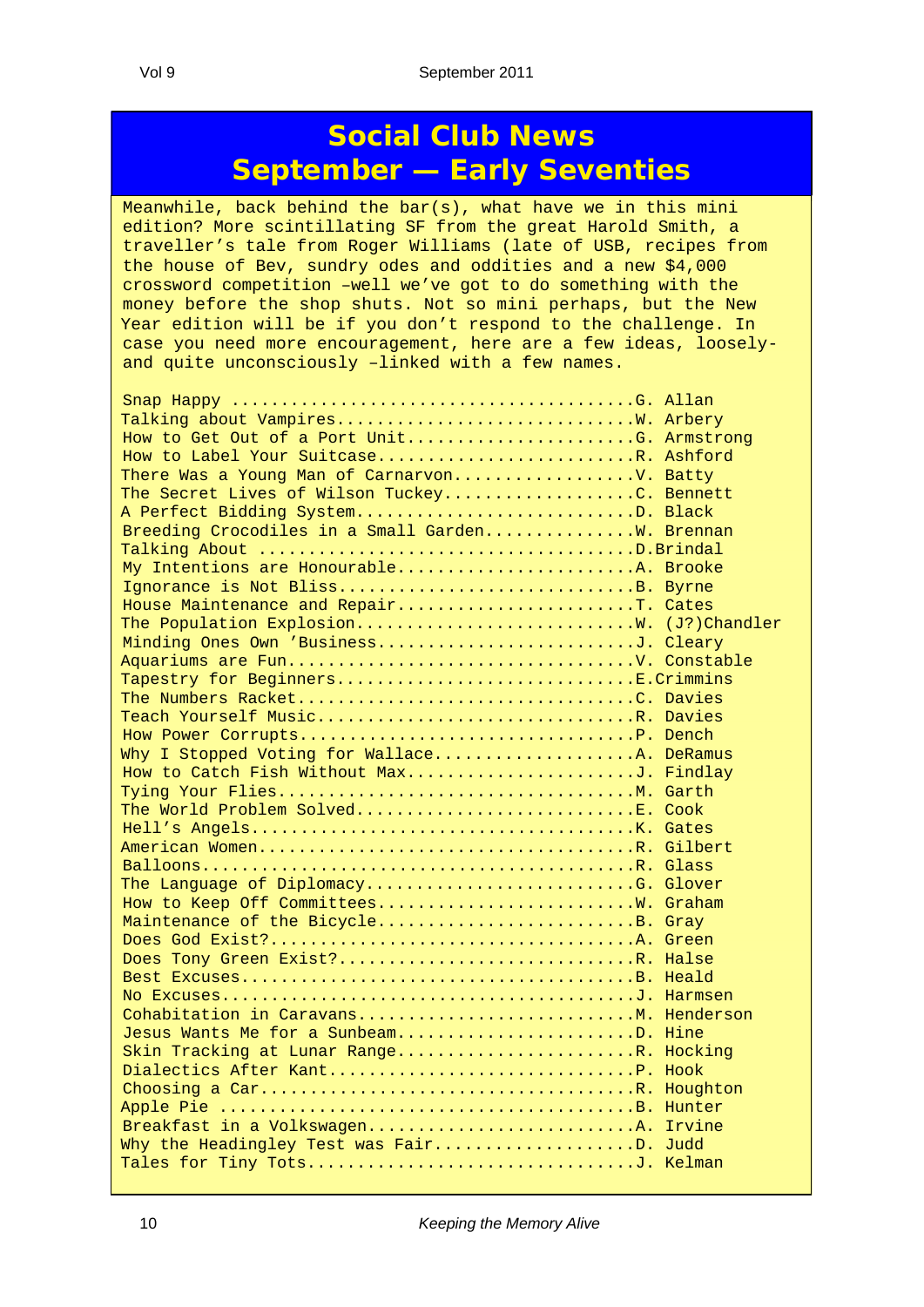#### **KEEPING THE MEMORY ALIVE**



**Carnarvon Tracking Station** 1964 - 1975





Site @2006 All rights reserved

y sincere thanks to all of those who have contributed to the website so far; listed at: http://crotrak.com/thank\_you.htm .

There is a lot to come including more photographs from the 40<sup>th</sup> Anniversary Reunion Dinner, courtesy Trevor Housley, Tito & Joan Teraci, Margaret Hall and Max Garth. Just wish I had more than two hands - need to get them done before the next dinner

I can arrange copying, scanning, whatever, so as to get them uploaded to our website; you need have no fears regarding their safety.

#### **NASA Sues Astronaut Over Apollo 14 Camera**

If you were the sixth man on the moon, you might think that, like Hollywood actors on a set, you deserved a souvenir or two. actors on a set, you deserved a souvenir or two.

It seems that, 40 years ago, after Edgar Mitchell performed his moonwalking duties, he took a lunar movie camera home with him, one that he tried to auction in May.

In Reuters' description, Mitchell's lawyer says that he received permission from NASA to take the camera.

The mention of the word "lawyer" might lead you to conclude that there might be a dispute. Indeed, the U.S. government, on behalf of NASA, has reportedly filed papers in court to prevent the auction from happening and to have the camera returned to NASA.

Read more:

http://news.cnet.com/8301-17852\_3-20075963-71/nasa-sues-astronautover-apollo-14-camera/#ixzz1QpC1Oago.